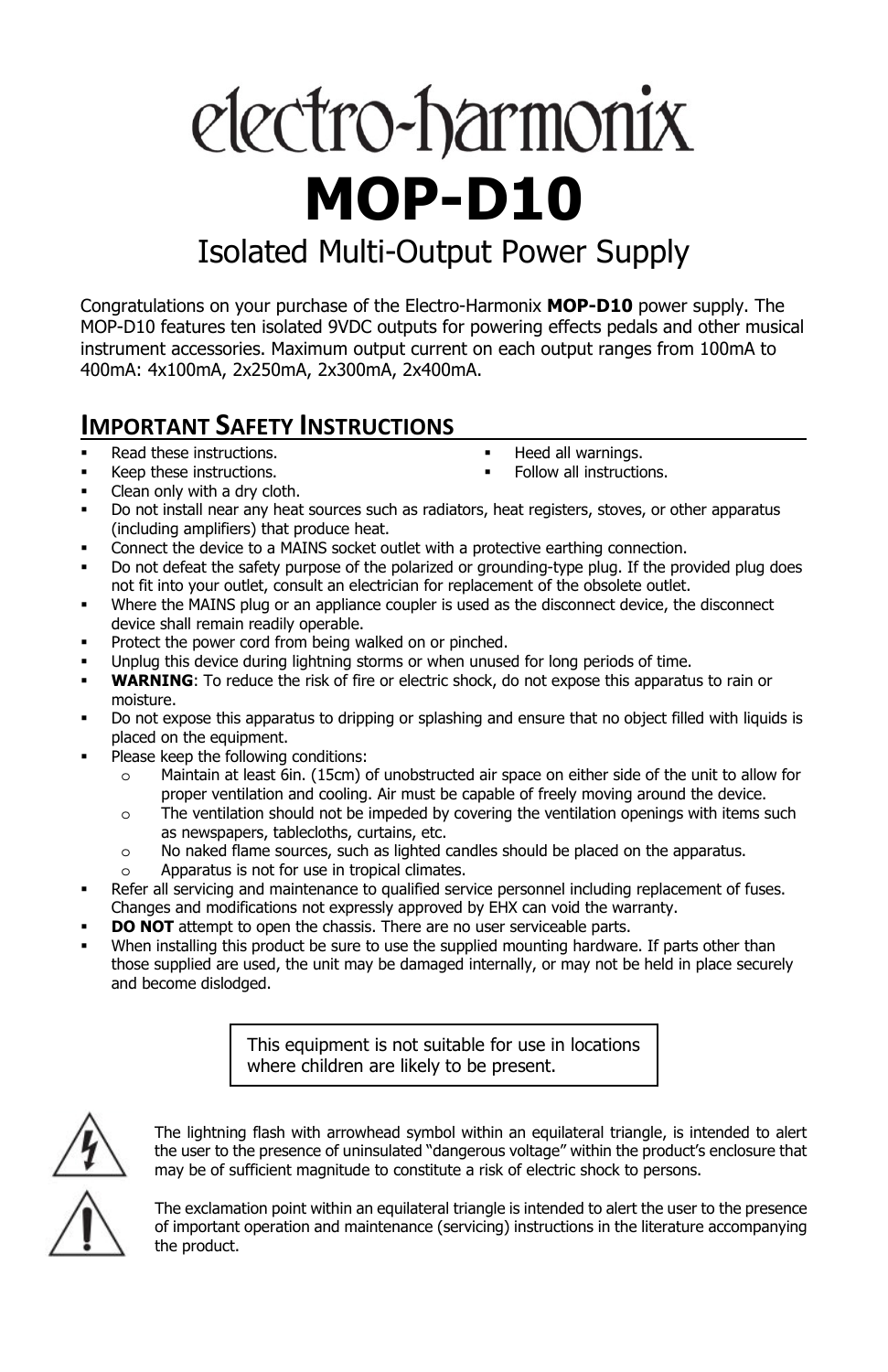# **GETTING STARTED & INITIAL USE**

**Before powering up your MOP-D10 please ensure the AC Voltage switch on the rear panel is set to the correct voltage for your region and the AC voltage powering the MOP-D10.** 

#### **IN THE BOX:**

- 1 x MOP-D10 Isolated Multi-Output Power Supply
- $10 \times$  DC cables with  $5.5 \times 2.1$  (mm) plugs
- 1 x AC power cord
- 4 x Pedalboard mounting brackets
- 4 x Pedalboard mounting screws: Screw B

Before connecting the AC power cord—supplied with your MOP-D10—make all cable connections from the MOP-D10 to the devices it will power.

Flip the MOP-D10's front panel power switch to the ON position. The LED on the front panel lights up. Power will now be supplied to all external devices connected to the MOP-D10.

#### **FRONT PANEL**

Power Switch – Flip to the ON position to power up the MOP-D10. Setting the power switch to the OFF-position cuts power to all ten output power connectors.

LED – The red LED lights when the unit is powered up.

9VDC/100mA – These four center-negative power connectors, located closest to the power switch, provide up to 100mA at each output, at a voltage of 9VDC.

9VDC/250mA – These middle two center-negative power connectors provide up to 250mA at each output, at a voltage of 9VDC.

9VDC/300mA – These middle two center-negative power connectors provide up to 300mA at each output, at a voltage of 9VDC.

9VDC/400mA – These two center-negative power connectors, located near the LED, provide up to 400mA at each output, at a voltage of 9VDC.

#### **Please Note:**

- All output power jacks are isolated from each other.
- Each output is **center-negative**.
- The dimensions of each output connector are  $5.5 \times 2.1$  (mm).
- The MOP-D10 is supplied with ten DC power cables. Connect the output power connectors on the front panel to the power connectors on your pedals or devices.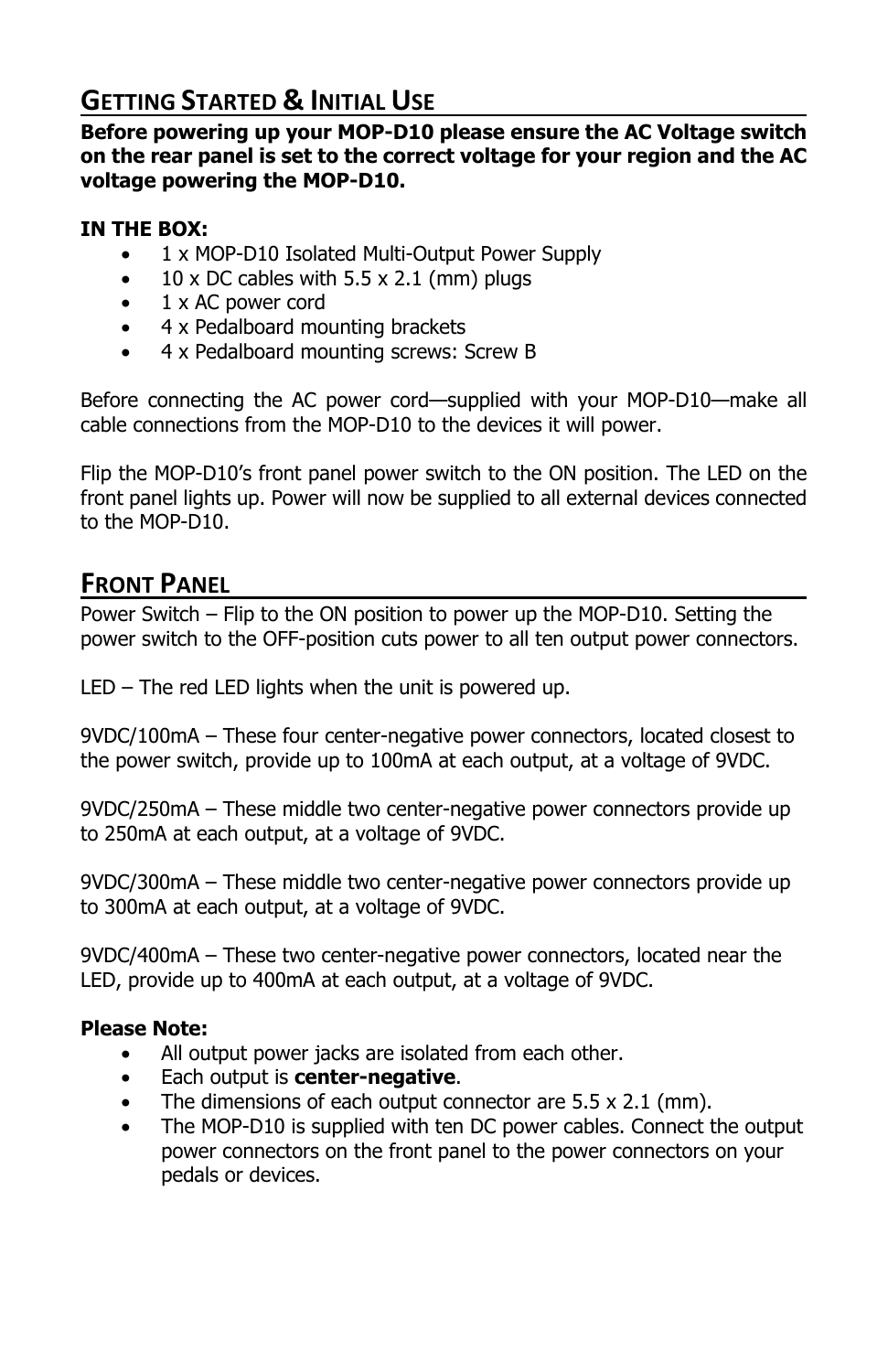## **REAR PANEL**

AC Voltage Selector Switch – Move this switch to the correct voltage setting for your region or the voltage supplying power to your rig. Here are some typical settings based on region:

- 230V: EUROPE / UK / AUSTRALIA / NEW ZEALAND
- 115V: USA / CANADA or JAPAN (for units marked for Japan)

**WARNING:** Setting the AC Voltage Selector switch to the wrong setting for your region could result in damage to the MOP-D10 or an inability for the MOP-D10 to supply the correct voltage and current to your pedals. Ensure the Voltage Selector is in the correct position before applying power.

IEC Power Connector – Attach the female end of the supplied AC power cable to this connector. Plug the other end of the AC cable into a wall outlet.

### **PEDALBOARD MOUNTING**

The MOP-D10 can be mounted to the underside of most medium and large sized pedalboards. Supplied with the MOP-D10 are four pedalboard mounting brackets and four #6 sheet metal mounting (B) screws.



**A Screws: Please note**: the four A screws are installed into the sides of the MOP-D10 at the factory. Remove these screws, two at a time, then reinstall while attaching the brackets.

**B Screws: Pilot holes:** you may need to drill pilot holes in the pedalboard for each B screw. We recommend a drill bit size ranging from 1/16" to 3/32".